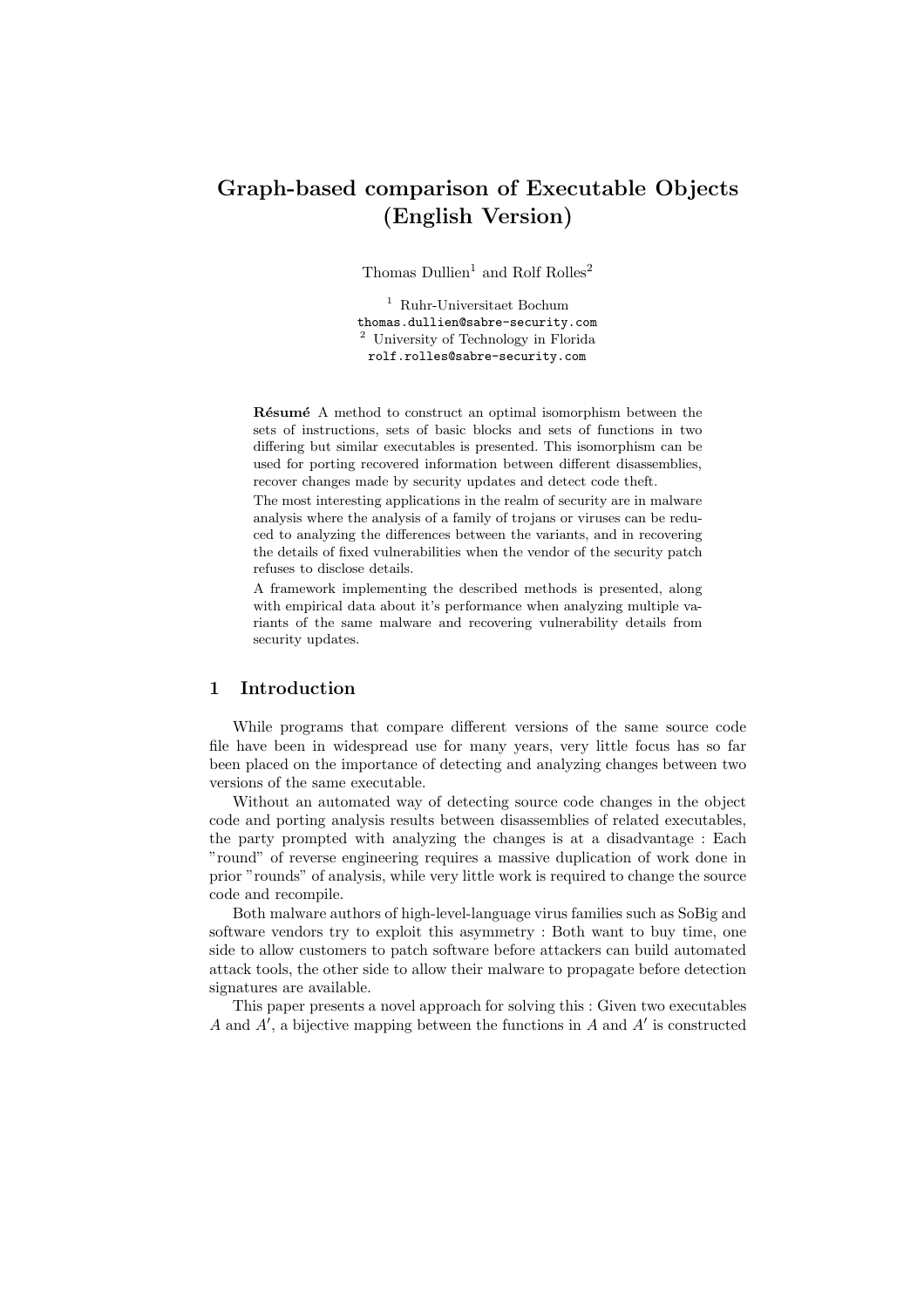by iteratively improving a partial graph isomorphism on the call-graphs of the executables. Once that mapping is generated, a bijective mapping between the basic blocks of a pair of functions  $f, f'$  is constructed by using the same iterative improvement of a partial graph isomorphism on the flow-graph of the functions. Finally, given a pair of two corresponding basic blocks  $\beta$ ,  $\beta'$  an isomorphism of the instructions is generated by treating the sequence of instructions as a special graph and proceeding as above.

# 2 Previous Work

Automatically analyzing and classifying changes to source code have been studied extensively in literature before, and listing all relevant papers seems to be out of scope for this paper. Most of this research focuses on treating the source code as a sequence of lines, and applying a sequence-comparison algorithm  $[11][12]$ .

The problem of matching functions in two executables to form pairs has been studied in [3,?], although focused on reuse of profiling information which allowed the assumption of symbols for both executables being available. Other work has been done with focus on efficient distribution of binary patches [6] [8]. Both approaches, while finding differences between two binaries, are incapable of dealing with aggressive link-time profiling-information-based optimizations and will generate a lot of superfluous information in case register allocation or instruction ordering has changed. A bytecode-centric approach to find sections of similar JAVA-code is studied in [9].

Another approach to binary comparison also dealing with graph isomorphisms was discussed in [13] : Starting from the entry points of an executable basic blocks are matched one-to-one based on instructions present in them. If no matching is possible, a change must have occurred. Due to the reliance on comparing actual instructions, a significant number of locations is falsely identified as changed - the paper mentions that about 3-5 % of all instructions change between two versions of the same executable. Furthermore, the discussed algorithm seems to match weakly in situations where the call-graph has a low connectivity or significant changes in the order of instructions are present.

The work presented in this paper is a direct extension of the methods and code presented in [10].

## 3 Structural Code Analysis

Comparing different variants of the same executable (or just two arbitrary executables that share a significant amount of code) has to deal with the problem of the same source code being compiled to conceivably very different representations on the assembly level. A number of common changes that occur between two variants of the same executable are :

1. Different Register Allocation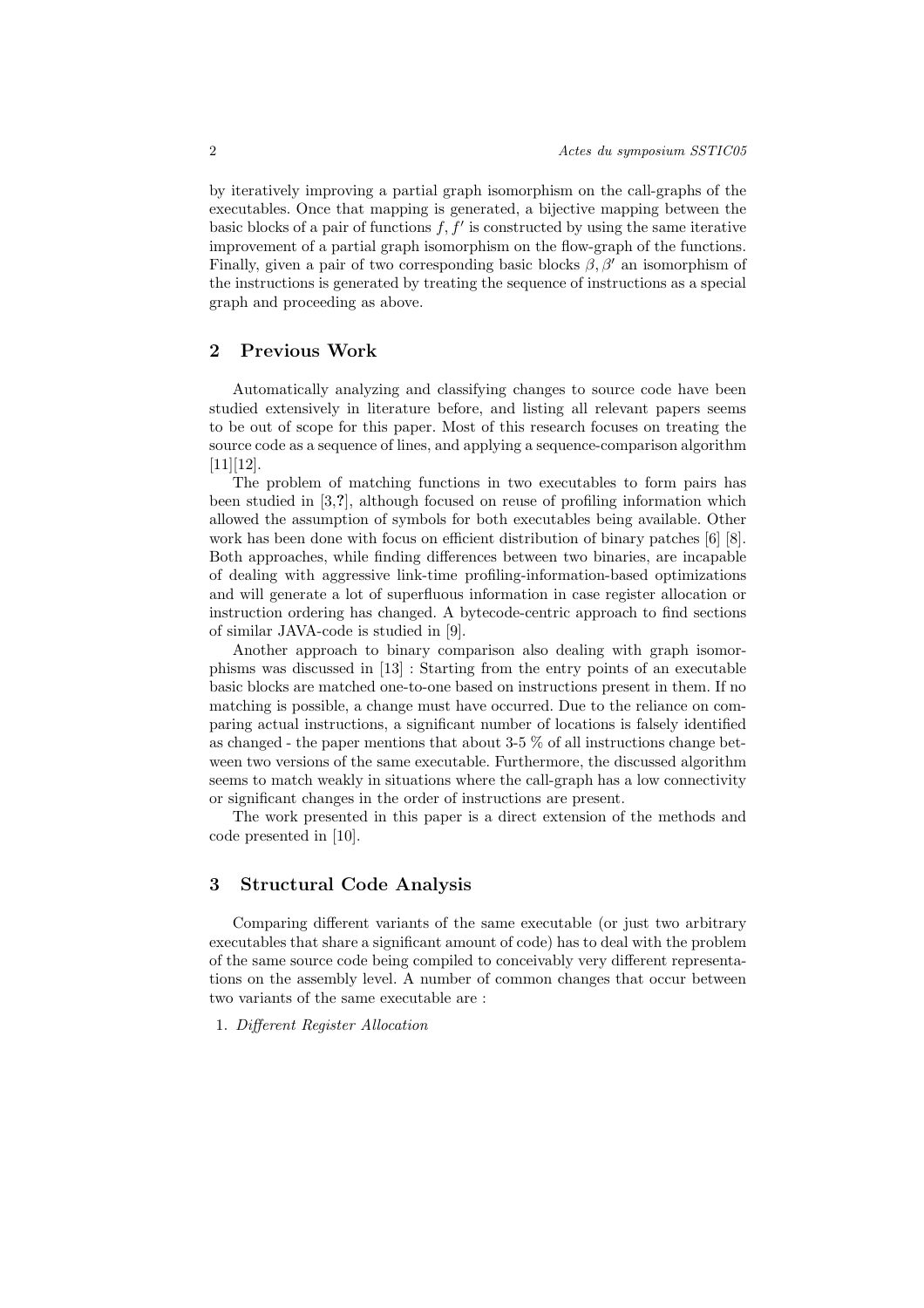Depending on the compiler's optimization settings and the changes in the code, different registers will be assigned to identical instructions.

2. Instruction Reordering

Depending on the compiler's modelling of the pipelining of the CPU, individual instructions will be reordered.

3. Branch Inversion

In many situations, the compiler will attempt to optimize the alignment of basic blocks by inverting the condition of a branch and exchanging the two basic blocks to which this branch could lead.

Obviously, significantly more severe changes can occur. The main observation on which the methods presented in this paper is built is that the callgraph of an executable stays largely the same<sup>3</sup>, even if compiled with a different compiler and for a different architecture.

Instead of focusing on the concrete assembly level instructions obtained via disassembly, the focus of the presented approach are the structural properties of the executable, specifically the basic abstraction of functions and basic blocks as well as their relation to each other.

#### 3.1 Notation

This paper will use quite a few terms from graph theory, thus a few notations need explaining :

The notation  $\mathfrak{P}(S)$  means the power set of a given set S.

Whenever the word "graph" is used in this paper, it refers to a possibly cyclic directed graph consisting of a set of *nodes* and a set of *edges*. A simple capital letter is used to denote a graph, and the superscripts to the letter are used if either the set of nodes or edges is referred to.

Thus graph G consists of the set of nodes  $G^n := \{G_1^n, \ldots, G_m^n\}$  and the set of edges  $G^e := \{G_1^e, \ldots, G_k^e | G_i^e \in G^n \times G^n\}.$ 

For later use, we define the functions

$$
up: G^n \to \mathfrak{P}(G^n)
$$
  
down:  $G^n \to \mathfrak{P}(G^n)$ 

which map a given node  $G_i^n$  to the subset of  $G^n$  that are direct "parents" of  $G_i^n$ respective to the subset of  $G^n$  that are direct "children" of  $G_i^n$ .

## 3.2 An executable as Graph of Graphs

We treat the executable as a *graph of graphs*. This means that the executable is viewed as a multi-edged directed graph A which has all functions retrieved

<sup>&</sup>lt;sup>3</sup> It is known that some modern compilers can change the callgraph significantly through inlining even complex functions. Studying the applicability of the presented methods needs to be done once code generated by these compilers becomes more widely used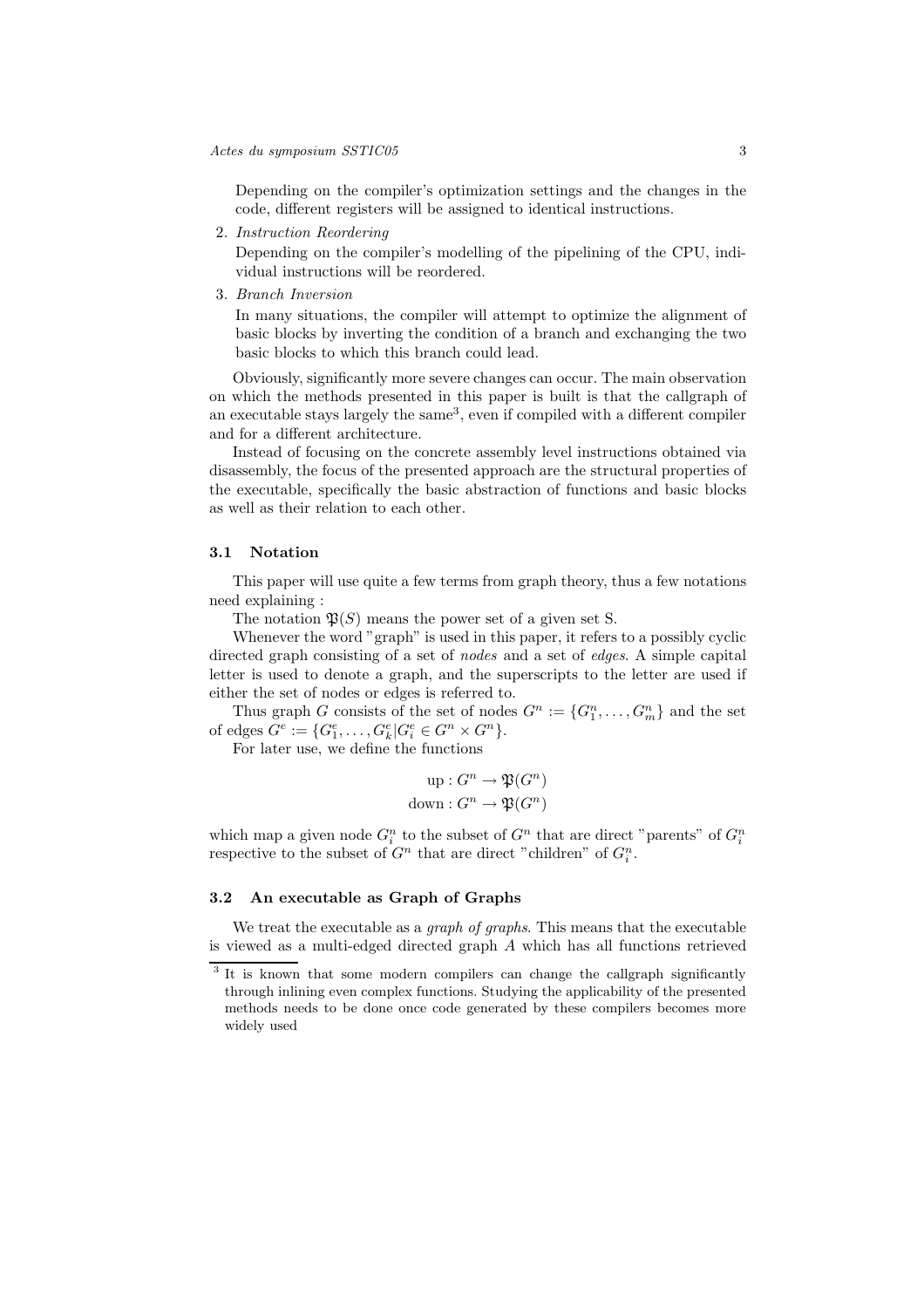from the disassembly as nodes and the call relations between these functions as edges.

Every node  $A_i^n \in A^n$  is a graph itself, with it's nodes consisting of the individual basic blocks in the disassembly and the edges representing their branch relations. Such graphs are usually called *control flow graphs* or short *cfg*.

Each basic block itself (this means each node in the graph represented by  $A_i^n$ ) is a graph as well, albeit of very simple form : A sequence of assembly-level instructions.

#### 3.3 Retrieving the information

In order to retrieve these graphs from an executable, a good disassembly of the binary is needed. The industry standard for disassembly is [7], mainly due to its excellent cross-platform capabilities coupled with a programming interface that allows retrieval of the needed information without knowledge of the underlying CPU or its assembly. This facilitates implementing the described algorithms only once but testing them on executables built for different architectures.

Indirect calls and disassembly problems In many cases creating a complete call-graph (which represents all possible relations between the different functions) from a binary is not trivial. Specifically indirect subfunction calls through tables (very common for example in  $C++$  code that uses virtual methods) are hard to resolve statically.

In the presented approach, such indirect calls whose targets cannot be resolved statically, are simply ignored and treated as a regular assembly-level instruction. In practice, this does not yield many problems. The big risk is to have non-connected sections of the call-graph in which not a single fixedpoint was generated which would lead to that subsection of the graph not being properly matched. Due to the many different properties that can be used to generate fixedpoints (see Section 4), this is not a problem in practice.

## 4 Structural Matching

The general idea of the presented approach is the following : Given two executables, the graphs  $A$  and  $B$  are constructed. Then a number of "fixedpoints" in the two graphs are created : Two elements (one each from  $A^n$  and  $B^n$  are searched that can be easily determined to represent the same item in both executables.

These fixedpoints are used for creating more fixedpoints iteratively until the mapping can no longer be improved.

Once we have matched the maximum number of functions, we can match basic blocks in the same manner. Since we already have an isomorphism that allows us to retrieve two associated functions, we just have to match the nodes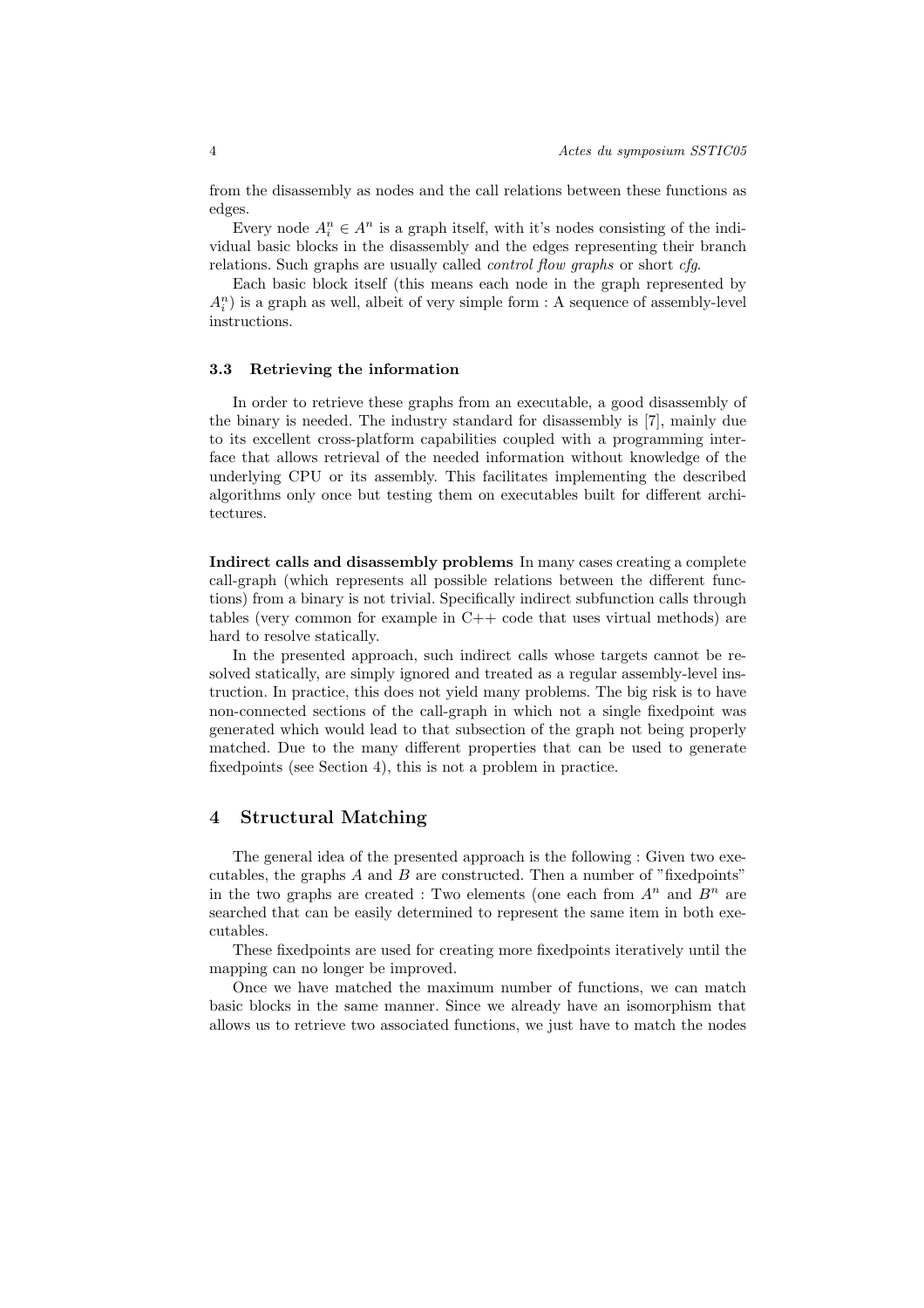of two  $cfg$ 's by identifying fixed points and using that information for matching more and more nodes.

Once we are down to the basic block level, we can treat two matching basic blocks as graph (of a very simple form) again, and construct an isomorphism in much the same manner.

#### 4.1 Selectors

A Selector is essentially just a mapping that, given a node  $A_i^n \in A^n$  of a graph and a set of nodes in another graph returns either one element from the given set or the empty set, e.g.

$$
s: A^n \times \mathfrak{P}(B^n) \to B^n \cup \emptyset
$$

The selector's job is to select a single node from a set of given nodes that is most "similar" to  $A_i^n$ , or, if more than one candidates with the same "similarity" exists, to select nothing at all.

It is intuitively clear that the probability of a selector returning an empty set rises with larger input sets.

#### 4.2 Properties

A *Property*  $\pi$  is defined as a mapping that maps two graphs A and B to subsets of their node sets :

$$
\pi(A, B) \to (A'^n, B'^n)
$$
 with  $A'^n \subset A^n$  and  $B'^n \subset B^n$ 

The purpose of such a mapping is reducing the size of the sets used by a selector in order to improve the probability for the selector to return a non-empty result.

#### 4.3 Graph Isomorphism via fixedpoints and propagation

Generating fixedpoints Given a selector s, an approximate graph isomorphism  $p : A^n \to B^n$  can be constructed by constructing an initial isomorphism  $p_1$  and then using this to construct improved versions until one reaches a result that can not be further improved.

The initial isomorphism  $p_1 : A^n \to B^n$  is constructed by simply defining  $p_1(x) \rightarrow s(x, B^n)$ .

This simple construction can be significantly improved if a number of properties are available. Let  $\Pi = {\pi_1, \ldots, \pi_j}$  be a set of properties. An improved initial isomorphism would be constructed as follows :

for  $\pi\in\Pi$  do  $(K, L) \leftarrow \pi(A, B);$ for  $x \in K$  do define  $p_1(x) \rightarrow s(x,L)$ end end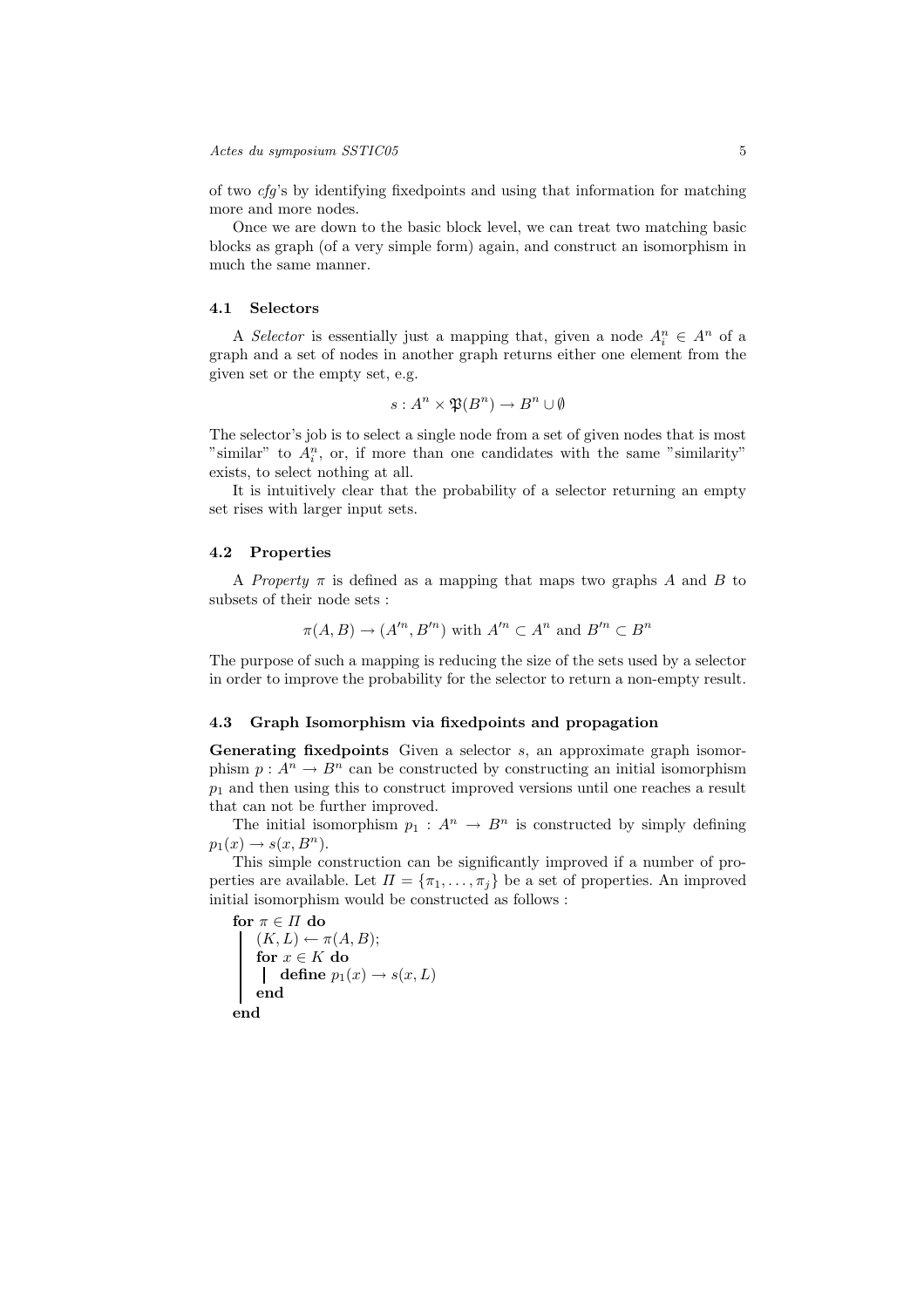**Propagation of fixedpoints** Given the initial mapping  $p_1$ , further improved isomorphisms  $p_i$  can now be constructed iteratively in the following manner :

```
Input : p_{n-1}, s, A, B
Result : p_nS \leftarrow \{x \in A^n | p_{n-1}(x) \neq \emptyset \};for x \in S S do
    P \leftarrow up(x);K ← up ( p_{n-1}(x));
     for y \in P do
          \mathbf{if} \ \ s(y, K) \neq \emptyset \ \mathbf{then}define p_n(y) \to s(y,K)end
    end
end
```
In plain words the above algorithm retrieves nodes for which  $p_{n-1}$  has a useful mapping, and then examines only the sets nodes that are direct "parents" of a node and it's image under  $p_{n-1}$ . Since these sets are significantly smaller than the sets examined beforehand, the odds for s returning a non-empty result are enhanced.

The above algorithm can clearly be run with *down* instead of  $up$ , and best results are achieved by alternating between the two.

## 4.4 Small Primes Product (SPP)

One of the most common changes between two basic blocks in two executables is a change in instruction ordering. An algorithm to quickly determine if two basic blocks (or even two functions) have the same instructions (but possibly in different order) is therefore of high value – it can be directly used to generate additional initial fixedpoints.

The problem To phrase the problem more concisely :

Let  $\mathcal{A} := {\alpha_1, \ldots, \alpha_m}$  be an alphabet with m different elements. Let  $\mathcal{S}_n$  be the permutation group in n elements. Given two words of length n, say,  $a, b \in \mathcal{A}^n$ , one wants to determine if a permutation  $\sigma \in \mathbb{S}_n$  exists so that  $\sigma(\mathfrak{a}) = \mathfrak{b}$ . We will denote the k-th letter of a word  $\alpha$  by writing  $\alpha_k$ .

A first solution Let  $P_m := \{3, \ldots, \rho_m\}$  be the set of the first m odd prime numbers. Furthermore consider the mapping

$$
\tau: \mathcal{A} \to P_m, \quad \tau(\alpha_i) \rightsquigarrow \rho_i
$$

which assigns a unique small prime number to each element in the alphabet. We then calculate the product of all letters in  $a, b$  and verify that

$$
\prod_{i=1}^n \tau(\mathfrak{a}_i) = \prod_{i=1}^n \tau(\mathfrak{b}_i)
$$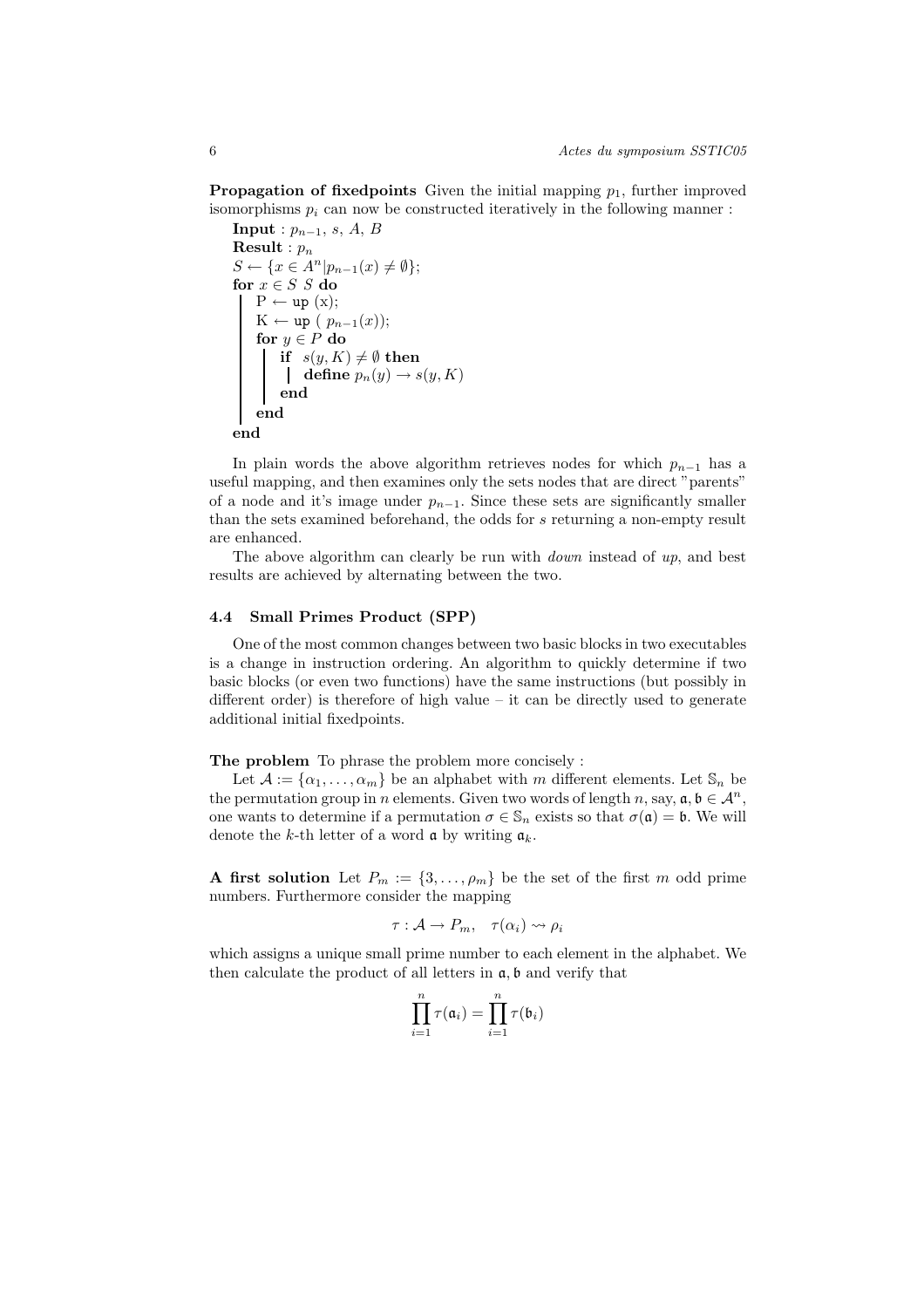The above condition is equivalent to the existence of a  $\sigma$  with  $\sigma(\mathfrak{a}) = \mathfrak{b}$  because of the uniqueness of prime decompositions and the fact that multiplication is commutative.

Adjusting to reality : mod  $2^{64}$  arithmetic Unfortunately large integer arithmetic is rather expensive, and the above method is thus not directly feasible for real-world applications. If we limit all arithmetic above to calculations mod  $2^{64}$ , we can use the normal in-register multiplication of our x86-CPU. This removes the expense of large integer arithmetic at the cost of risking to claim falsely that a  $\sigma$  with  $\sigma(\mathfrak{a}) = \mathfrak{b}$  exists.

Quantifying the exact risk is tricky as it depends on the probabilities of the occurrence of a particular  $\alpha$ . We can nonetheless calculate an upper boundary for the risk of a false claim under the assumption that all  $\alpha \in \mathcal{A}$  occur with identical probability.

For any given word  $\mathfrak c$  the following inequation holds :

$$
\prod_{i=1}^{n} \tau(\mathfrak{c}_i) \le p_m^n \tag{1}
$$

The proposed algorithm will falsely claim that  $\sigma$  with  $\sigma(\mathfrak{a}) = \mathfrak{b}$  exists if and only if

$$
\prod_{i=1}^{n} \tau(\mathfrak{a}_i) = k2^{64} + c \tag{2}
$$

$$
\prod_{i=1}^{n} \tau(\mathfrak{b}_i) = j2^{64} + c \tag{3}
$$

with  $k \neq j, c < 2^{64}, \mathfrak{a} \neq \mathfrak{b}$ . We can assume without loss of generality that  $k > j$ . From the above it becomes evident that there is a maximum of  $k-1$  values of  $\prod_{i=1}^{n} \tau(\mathfrak{b})$  which satisfy equation (3). From (1) it follows that

$$
k\leq \frac{p_m^n}{2^{64}}
$$

The total number l of words  $\mathfrak{c}_{(1)}, \ldots, \mathfrak{c}_{(l)} \in \mathcal{A}^n$  for which

$$
\prod_{i=1}^n \tau(\mathfrak{c}_{(1),1}) \neq \cdots \neq \prod_{i=1}^n \tau(\mathfrak{c}_{(l),1})
$$

holds is given by  $l = \binom{n+m-1}{n}$ n as we can model the above product as a simple combination with repetition.

We can thus claim that the odds  $\rho$  of two randomly chosen words  $\mathfrak{a} \neq \mathfrak{b}$ satisfying

$$
\prod_{i=1}^{n} \tau(\mathfrak{a}_i) \equiv \prod_{i=1}^{n} \tau(\mathfrak{b}_i) \quad \mod 2^{64}
$$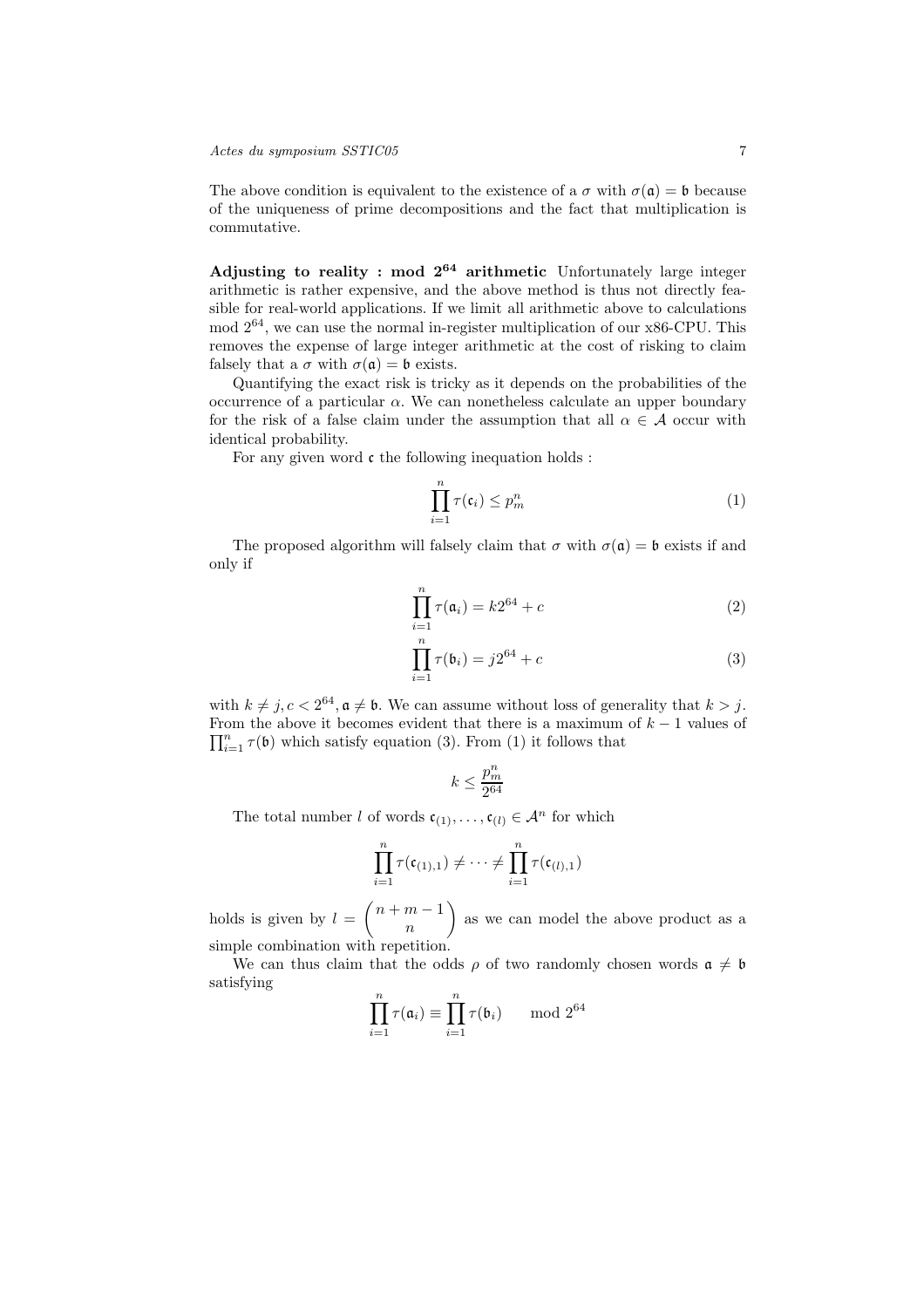is smaller or equal to

$$
(\frac{p_m^n}{2^{64}}-1)\left(\frac{n+m-1}{n}\right)^{-1}=(\frac{p_m^n}{2^{64}}-1)\frac{(m-1)!n!}{(n+m-1)!}
$$

One should keep in mind that this is a very rough upper boundary which can be improved significantly. Such improvement would be beyond the scope of this paper.

The important conclusion to draw is that using the proposed method on an alphabet with 100 elements is definitely safe for words that are shorter than 14 elements, and very likely for a significant stretch beyond that.

SPP and code similarity Our implementation uses SPP for identifying sequences of instructions with matching mnemonics. We use the disassemblerassigned index for each mnemonic to index into a table with small primes, and calculate the result as an unsigned long long. This is done on both the function and the basic block level.

#### 4.5 Example Selectors and Properties

Generic Properties Many different properties can be thought of. In our example implementation, we have used several different properties for graphs A, B to good effect, with the best results coming from combining all of the below.

All mappings are in the form of

$$
\pi_1: (A^n, B^n) \to (\{A_i^n, \ldots, A_k^n\}, \{B_j^n, \ldots, B_l^n\})
$$

with certain criteria that the  $A_i^n$ ,  $B_i^n$  have to fulfill. For brevity we only list the criteria and a short explanation of their meanings :

1. k-Indegree Nodes / k-Outdegree Nodes

$$
\sharp(\mathrm{up}(A_i^n))=k \text{ and } \sharp(\mathrm{up}(B_i^n))=k
$$

This means that we select nodes whose indegree is exactly k. Replacing  $up$ with *down* yields all nodes with outdegree of excatly  $k$ . Note that selecting a k of zero will retrieve all root (or alternatively all leaf) nodes.

2. Recursive Nodes

$$
A_i^n \in \text{up}(A_i^n) \text{ and } B_i^n \in \text{up}(B_i^n) = 0
$$

This selects nodes that have a link to themselves, selecting only functions that recursively call themselves.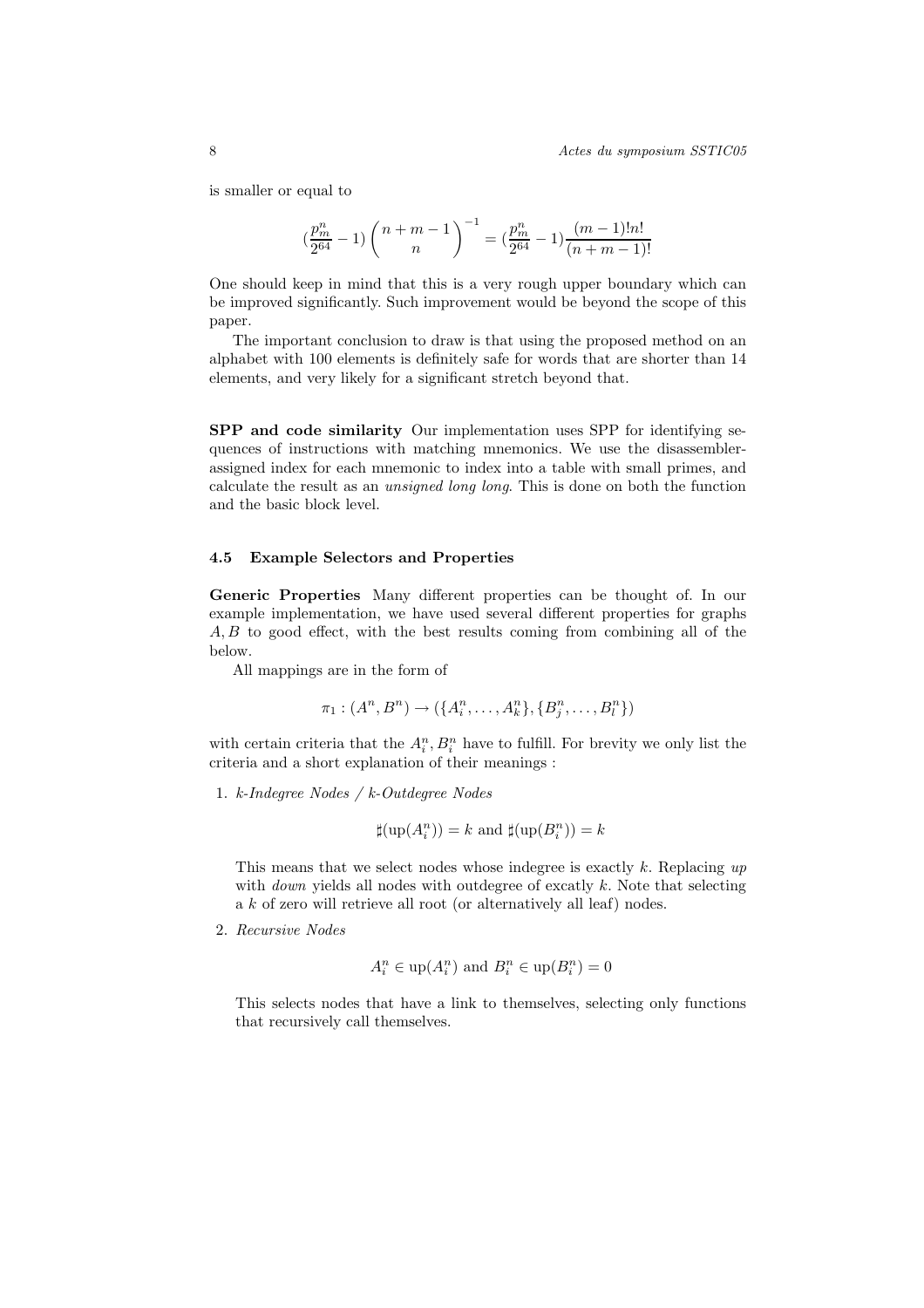Properties specific to callgraphs Most properties are not specified on abstract graphs but use the underlying assembly code for specifying properties like the following :

1. Same Name

Clearly the most obvious property : Many nodes in the callgraph of an application will have names, either from debug information that is available or because of import/export information in the executable.

2. Same String Reference

Nodes in the callgraph can be selected by common string references, indicating functions that all contain code referring to the same string.

3. Same SPP

Nodes in the callgraph can be selected by common SPP.

Properties specific to CFGs Both the Same String Reference and the Same SPP property can be directly applied to CFGs. In addition to these two, the following property has shown to be useful :

1. Same subfunction call

Nodes in the CFG may contain calls to subfunctions.

At the point where CFG-isomorphisms are calculated, a good isomorphism  $p_c$  for the callgraph is already available. One can therefore select nodes that call subfunctions that are the same under  $p_c$ .

Properties specific to the Instruction-level When matching instructions on the instruction-level-graph (which is in essence just a sequence), the same string reference and same subfunction call properties are used.

A selector for the callgraph We associate a 3-tuple with each node in the callgraph. This 3-tuple consists of the number of basic blocks in the function, the number of edges linking them to form the CFG, and the number of subfunction calls found in the basic blocks.

The selector for callgraph nodes works simply as follows : The 3-tuples are interpreted as simple vectors in euclidian space, and the euclidian distance between the tuple of each element in the supplied set and the tuple of the supplied element is calculated. If a unique tuple with minimal distance is found, the selector returns the associated node.

More formally :

$$
s_c(x, A) := \begin{cases} a \text{ si } \exists a \in A, \forall b \in A, b \neq a, |x - a| < |x - b| \\ \emptyset \text{ sinon} \end{cases}
$$

A selector for the CFGs In the case of cfgs we work again with 3-tuples of natural numbers. The construction of this selector is based on the observation that for small changes in the function, the changes to the cfg are often localized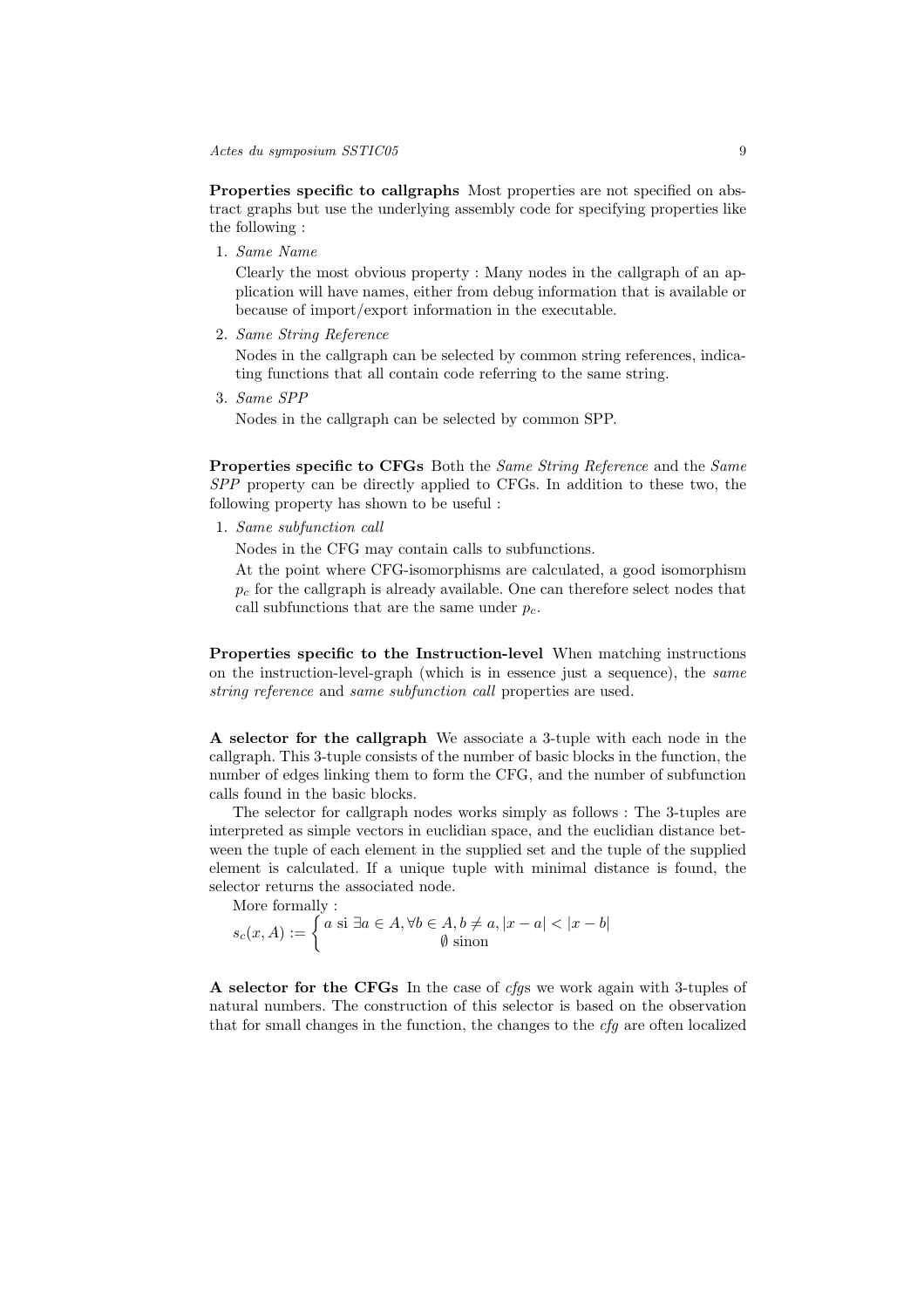to a region of the graph. This implies that for a given basic block  $a$ , the change will be either *below* or *above* that block. This implies that either the number of basic blocks on the shortest path to a or the number of basic blocks on the shortest path *from a* to the end of the function remains constant.

The second observation was that most functions include a significant amount of error checking which is represented in the cfg as paths bypassing most of the functions and jumping directly to the exit node.

We thus associate a 3-tuple with each node in the  $cfg$ . This 3-tuple consists of the number of blocks on the shortest path to a function exit, of the number of blocks on the shortest path from the functions entry point, and the number of subfunction calls made in that basic block.

The disadvantage with this approach is that an inserting a basic block into the cfg can skew the signature of all blocks that are dominated by it.

In order to deal with this issue, a special selector is used : It takes a special  $\delta$ -Parameter. The definition is more or less the same as in the calltree situation then :

$$
s_c(x, A, \delta) :=
$$
  

$$
\begin{cases} a \text{ si } \exists a \in A, \forall b \in A, b \neq a, |x - (a + \delta)| < |x - (b + \delta)| \\ \emptyset \text{ else} \end{cases}
$$

During the propagation of fixed points as described in 4.3.2, the  $\delta$  parameter is calculated by calculating the difference between the two signatures in the fixedpoint.

A selector for the Instruction-Level For building the instruction-level isomorphism, we essentially take the distance to the entry and the distance to the exit of a basic block as signature and apply the same algorithm as described above.

# 5 Applications

The capability of building an isomorphism down to the instruction level offers many interesting applications.

#### 5.1 Porting comments for analysis of malware variants

For demonstration purposes, we obtained two samples of the Bagle trojan, specifically Bagle.X and Bagle.W. A thorough analysis of the Bagle.W-sample was conducted, with a detailed disassembly in which all functions were properly named and most of the database thoroughly commented.

We then produced an untouched disassembly of Bagle.X : No meaningful function names were present, and the disassembly was completely uncommented.

After running our implementation of the described algorithms on the two disassemblies, all but 6 functions in the untouched disassembly had been successfully associated with their counterpart in the already-analyzed disassembly. Furthermore, only 3 functions had changed in any significant manner.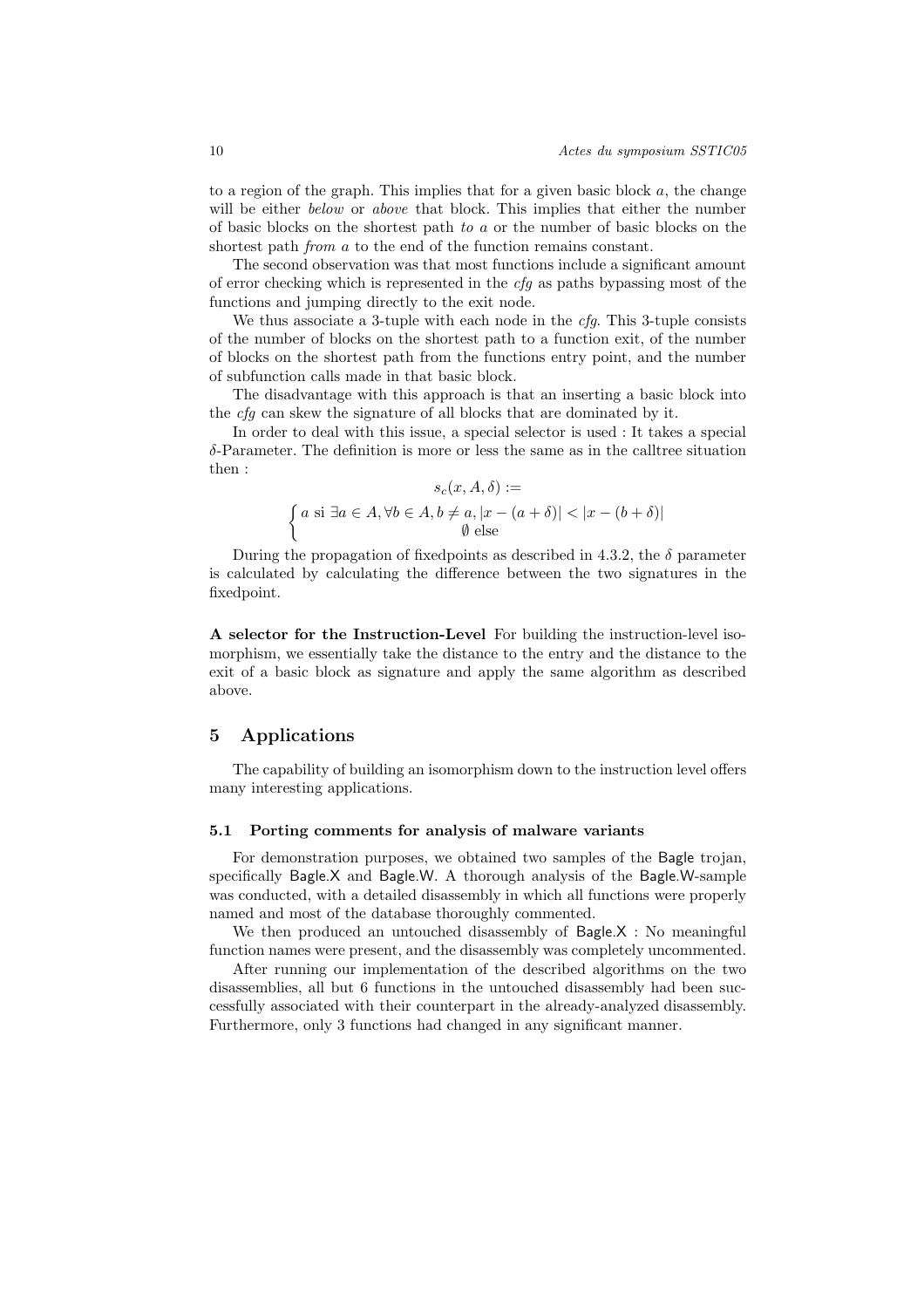Out of the 1524 comments in the matched functions, all but 10 were successfully transferred between the disassemblies.

All in all, the task of analyzing the Bagle.X variant was reduced to examining three changed functions and six (very small) unmatched functions. Almost all function names and comments that had been created for the previous database could be re-used. Running our analysis took less than 30 seconds.

#### 5.2 Recovering vulnerability information

H323ASN1.DLL After the NISCC published information about vulnerabilities in multiple H.323 parsers, the question arose where the relevant mistake in Microsofts ISA Server product was. Microsoft refuses to publish detailed information about the vulnerability they fix. According to the NISCC report, the problem was located in ASN.1 decoding.

Both the pre- and post-patch versions of H323ASN1.DLL were analyzed, and a total of 8 changed functions (out of 1655) detected.

The changes could be classified into two cathegories :

- 1. Introduced sanity checks on untrusted values specifying the number of words to decode from an ASN.1 stream
- 2. Introduced sanity checks prior to calls to ASN1PERDecZeroTableCharString-NoAlloc()

In the second case, a 32-bit integer from the ASN.1 stream is passed on to ASN1PERDecZeroTableCharStringNoAlloc() as second argument. The patched variant introduces a range check to make sure this second argument is smaller than 129.

A closer inspection of ASN1PERDecZeroTableCharStringNoAlloc() reveals that the function calculates the size of memory allocation based on the formerly untrusted value – an attacker was able to set this value in a manner that the calculation would exceed MAXUINT and thus be of very small size. The subsequent copy-operation would then corrupt the heap, allowing an attacker to gain control in the next round of heap consolidation. Instead of fixing the issue at the core (e.g. in the MSASN1.DLL library), a range check was added into the calling application (H323ASN1.DLL).

The update thus disclosed to an examining party that every call to ASN1PER-DecZeroTableCharStringNoAlloc() needs to have argument checking done before the call is issued. A short system-wide scan was conducted to see if other applications besides ISA Server use the relevant function in dangerous way. Two other instances were found : The Windows-internal H.323 Multimedia Provider Library (which allows arbitrary applications to easily process H.323 data) and Microsoft's Video Conferencing Software Netmeeting. Neither does proper range checking on the function in question.

The result was that the update to H323ASN1.DLL fixed one bug but alerted anyone with the capability to analyze patches to two further remotely exploitable vulnerabilities which were not fixed at the time.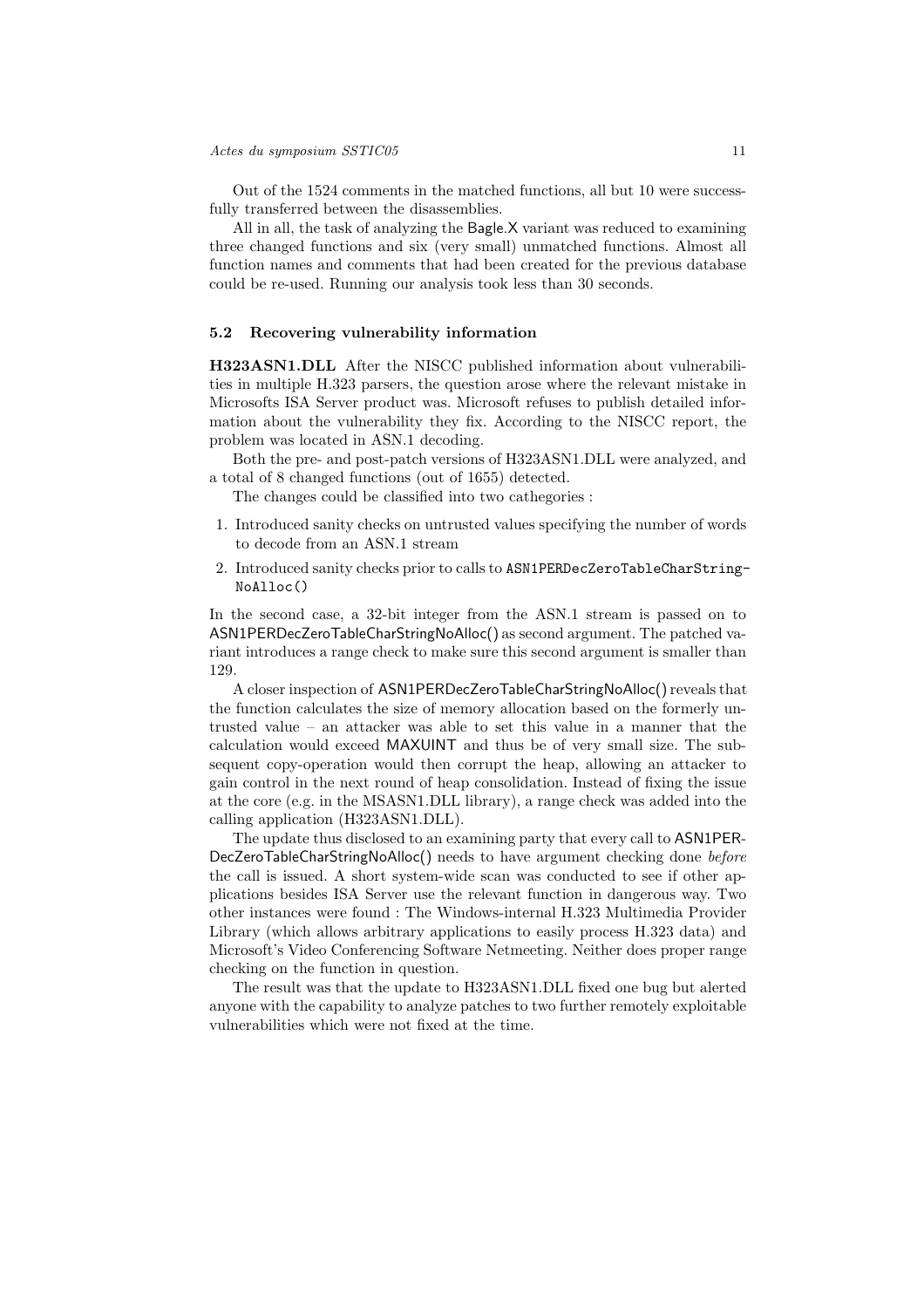Microsoft was contacted and the issues were fixed a few months later, in MS04-11.

The total analysis took less than 3 hours time, the actual running time of the algorithms less than 5 minutes.

SSL/PCT Parser In April, Microsoft issued an update to SCHANNEL.DLL, the library responsible for handling SSL communication. According to their security bulletin, they removed a security problem that allowed attackers to take full control of any computer running an SSL-based server. No technical details were provided, except that the problem itself lay in a part of the library responsible for parsing PCT packets <sup>4</sup>.

More than 20 changed functions were detected in total, but only one with a name that implied it was involved with PCT parsing. An examination of the function Pct1SrvHandleUniHello() revealed that the old version had taken a string, NOT'ed every character and appended it to the original string. The new version was changed in such a manner that it ensured the combined string would not exceed 32 characters.

Detecting and understanding the vulnerability (a vanilla stack-smash with EIP overwrite) took less than 30 minutes. Subsequently, code was constructed to reach the appropriate location in the binary. Within 5 hours, EIP could be overwritten with an arbitrary value, and within 10 hours of the start of the analysis, a program that reliably exploited the vulnerability was created.

# 6 Summary

It has been shown that nondisclosure of vulnerability information is not a promising deterrent to would-be-attackers and that security updates can be reverse engineered in relatively little time (given the right tools). It has furthermore been shown that special care has to be taken when releasing security updates, as the information in the patch has to be assumed to be public. An incomplete bugfix can do more harm than good by disclosing the existence of other (unfixed) bugs along with the fix.

The presented work furthermore implies that the common practice of leaving one or two weeks between the publication of a security update and installing the patch is highly dangerous.

Leaving the politics of vulnerability disclosure out, it has been shown that analysis of binaries based only on structural properties of the code is a promising field of research, as it allows analysis of executable code without the need to abstract to an intermediate language or CPU-specific analysis engines.

<sup>4</sup> PCT is a legacy-protocol that was obsoleted by TLS and is supported for legacy browsers